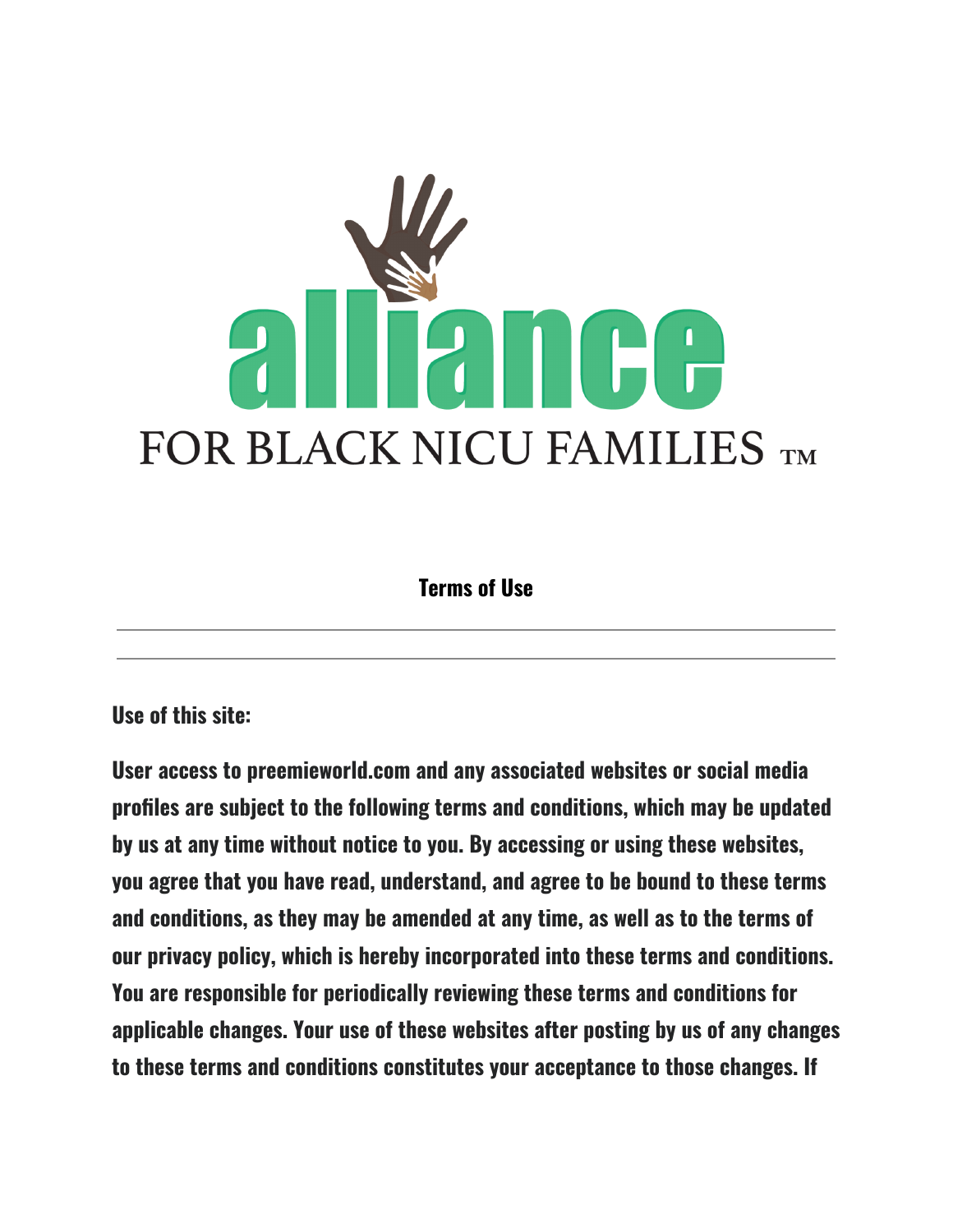**you disagree with these terms and conditions or are dissatisfied with this website, your sole and exclusive remedy is to discontinue using this site.**

#### **Disclaimers:**

**You acknowledge and agree that:**

**Although we strive to provide on this website the latest developments relating to our products and services, and other information about our company, we do not warrant the accuracy, effectiveness and suitability of any information contained in this website. Each person assumes full responsibility and all risks arising from use of this internet site. The information is presented "as is" and may include technical inaccuracies or typographical errors. The Alliance for Black NICU Families™ reserves the right to make additions, deletions, or modifications to the information at any time without any prior notification. Do not rely on information on this site in place of the advice of competent medical counsel. Because individual circumstances differ, you should not consider any of the information here as being specifically applicable to you or your situation. Discuss your plan of action with your physician before beginning any program discussed on this site. We recommend you not transmit confidential or sensitive information over the Internet.**

**Video clips and photos on this site are solely for informational purposes. Information in the video clips should not be relied on to suggest a course of treatment for a particular individual, and should not be used in place of a visit, call, consultation or the advice of a physician, therapist or other qualified healthcare provider. The Alliance for Black NICU Families™ disclaims any implied**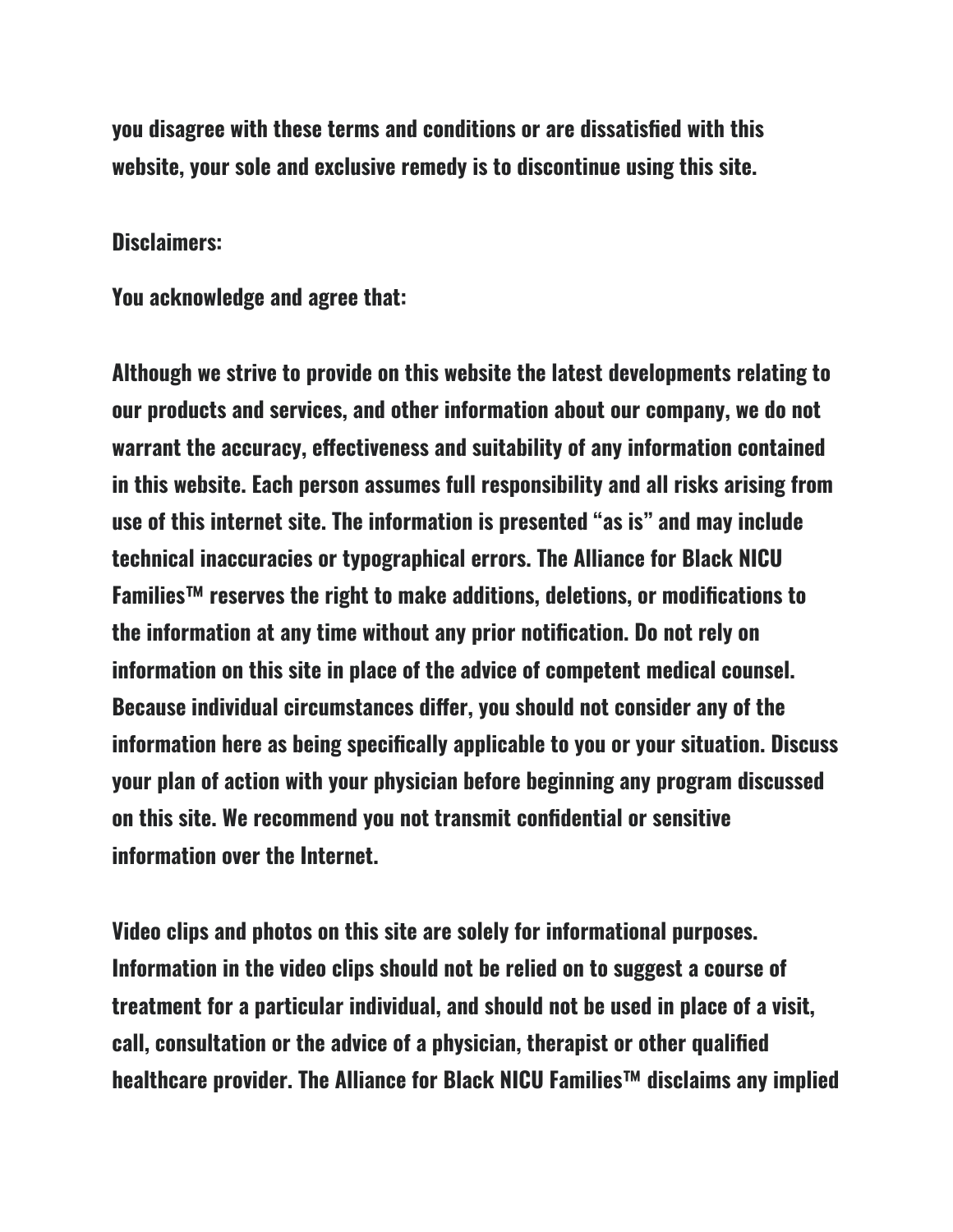**guarantee about the accuracy, completeness, timeliness or relevance of any information contained in these video clips. By viewing these video clips and photos you agree The Alliance for Black NICU Families™ is not liable for any complications, injuries, loss, or other medical problems arising from, or in connection with, the use of or reliance upon any information contained in these video clips. The Alliance for Black NICU Families™ does not make any claim, guarantee or warranty as to the results that may be obtained from information in these video clips.**

**The Alliance for Black NICU Families™ makes no representations or warranties of any kind or nature with respect to the information or content posted on this website. The Alliance for Black NICU Families™ hereby disclaims all representations and warranties, whether express or implied, created by law, contract or otherwise, including, without limitation, any warranties of merchantability, fitness for a particular purpose, title or non-infringement. In no event shall The Alliance for Black NICU Families™ be liable for any damages of any kind or nature, including, without limitation, direct, indirect, special (including loss of profit) consequential or incidental damages arising from or in connection with the existence or use of this internet site and/or the information or content posted on this website, regardless of whether The Alliance for Black NICU Families™ has been advised as to the possibility of such damages.**

**The Alliance for Black NICU Families™ is not responsible, and provides no warranty whatsoever, for the accuracy, effectiveness, timeliness and suitability of any information or content obtained from third parties, including any hyperlinks to or from third-party sites. Except as otherwise provided on this website, The Alliance for Black NICU Families™ will not edit, censor or otherwise control any**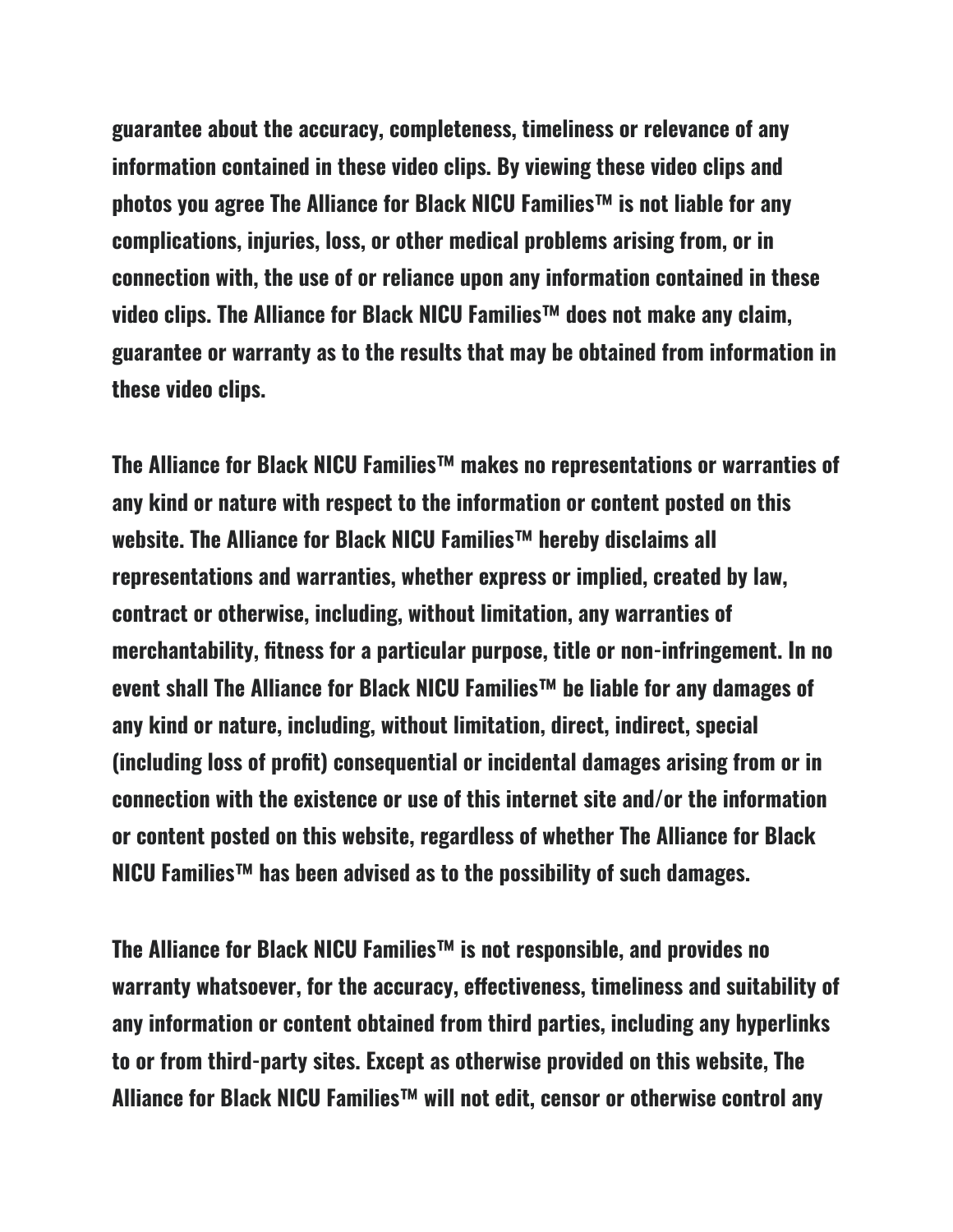**content provided by third parties on any blog, social media site, or other similar forums posted on its website. Such information should, therefore, be considered questionable and is not endorsed by The Alliance for Black NICU Families™.**

**This website may contain forward-looking statements that reflect The Alliance for Black NICU Families™'s current expectation regarding future events and business development. The forward-looking statements involve risks and uncertainties. Actual developments or results could differ materially from those projected and depend on a number of factors including, but not limited to, ongoing commercialization of its products, regulatory approvals of design equipment and systems, validity and enforcement of its patents, the stability of its commercial relationships, and the general economic conditions. The Alliance for Black NICU Families™ intends to update this site on a regular basis but assumes no obligation to update any of the content.**

**User Responsibility:**

**You understand, acknowledge, and agree to the following:**

**By using this website, you agree not to disrupt or intercept our electronic information posted on this website or on any of our servers. You also agree not to attempt to circumvent any security features of our website, and to abide by all applicable, local, state, federal and international laws, rules and regulations.**

**You grant The Alliance for Black NICU Families™ the right to use all content you upload or otherwise transmit to this website and other associated sites, subject to these terms and conditions and The Alliance for Black NICU Families™'s**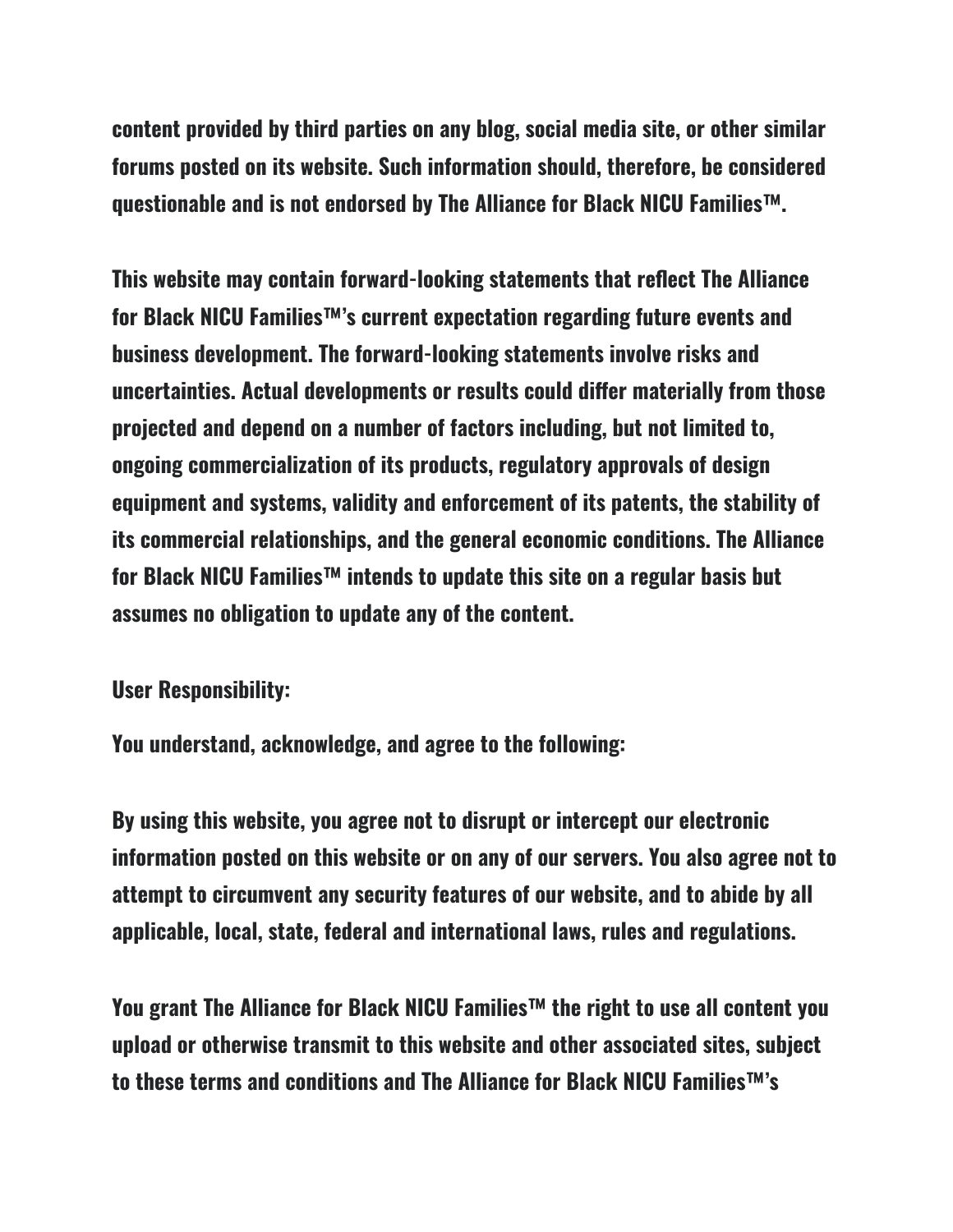**Privacy Policy in any manner The Alliance for Black NICU Families™ chooses, including, but not limited, to copying, displaying, performing or publishing it in any format whatsoever, modifying it, incorporating it into other material or making a derivative work based upon it.**

**Except as expressly stated and agreed upon in advance by The Alliance for Black NICU Families™, no confidential relationship shall be established in the event that any user of this internet site should make any oral, written or electronic communication to The Alliance for Black NICU Families™ (such as feedback, questions, comments, suggestions, ideas, etc.). If any The Alliance for Black NICU Families™ website requires or requests that such information be provided, and that such information contains personal identifying information (e.g., name, address, phone number), The Alliance for Black NICU Families™ shall obtain, use and maintain it in a manner consistent with our privacy policy. Otherwise, such communication and any information submitted therewith shall be considered non-confidential, and The Alliance for Black NICU Families™ shall be free to reproduce, publish or otherwise use such information for any purposes whatsoever including, without limitation, the research, development, manufacture, use or sale of products incorporating such information. The sender of any information to The Alliance for Black NICU Families™ is fully responsible for its content, including its truthfulness and accuracy and its non-infringement of any other person's proprietary or privacy rights.**

### **Intellectual Property:**

**The information, documents, and related graphics published in this internet website (the "information") are the sole property of The Alliance for Black NICU**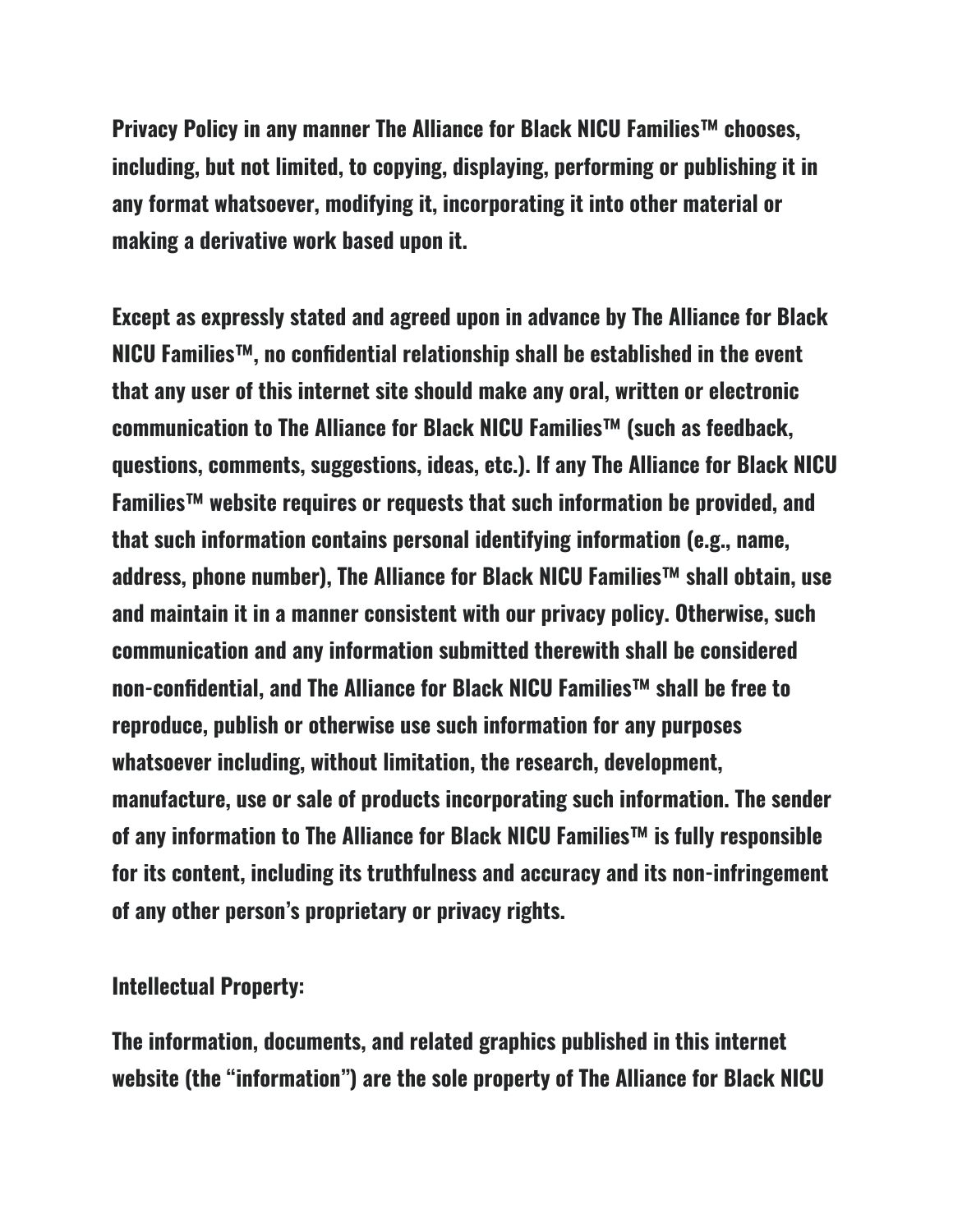**Families™, except for information provided by third-party providers under contract to The Alliance for Black NICU Families™, its subsidiaries or affiliates. Permission to use the information is granted, provided that (1) the above copyright notice appears on all copies; (2) use of the information is for informational and non-commercial or personal use only; (3) the information is not modified in any way; and (4) no graphics available from this internet site are used separate from accompanying text.**

**The Alliance for Black NICU Families™ is not responsible for content provided by third-party providers, and you are prohibited from distribution of such material without permission of the owner of the copyright therein. Except as permitted above, no license or right, express or implied, is granted to any person under any patent, trademark or other proprietary right of The Alliance for Black NICU Families™**

**No use of any The Alliance for Black NICU Families™ trademark, trade names, trade dress and products in this internet site may be made without the prior written authorization of The Alliance for Black NICU Families™, except to identify the product or services of the company.**

# **Privacy Policy:**

**The Alliance for Black NICU Families™ is committed to safeguarding your privacy online. We understand the importance of privacy to our customers and visitors to our website. Our use of personally identifiable information is governed by our privacy policy and by accessing and using our website; you agree to be bound by that policy.**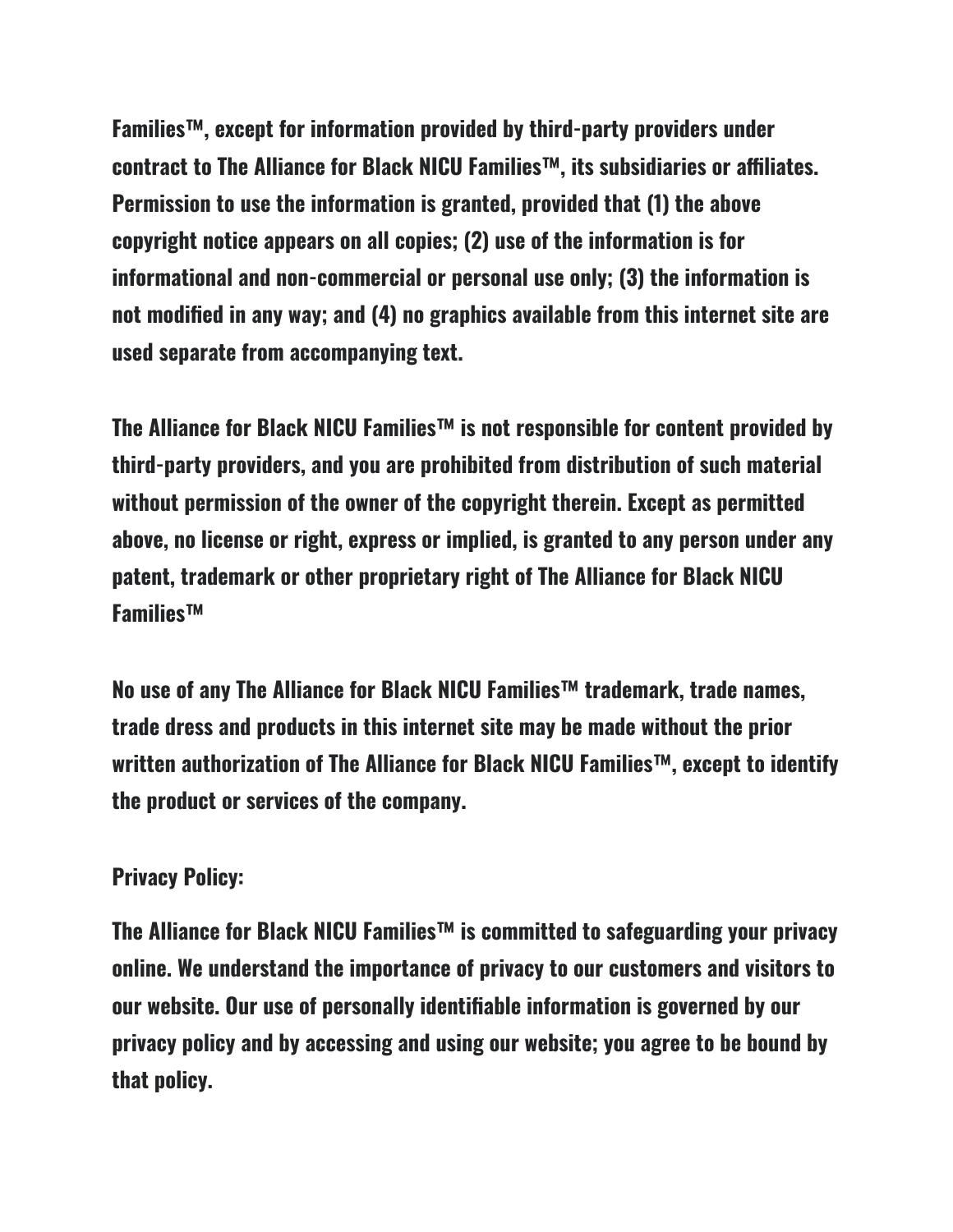**You recognize and agree that when submitting your personally identifiable information to preemieworld.com or our social media sites, while The Alliance for Black NICU Families™ has safeguards in place to prevent unauthorized access or interception, there is no absolute guarantee of security. In the unlikely event of an interception or unauthorized access despite our efforts, The Alliance for Black NICU Families™ shall not be responsible for such interceptions or unauthorized access, or any direct, indirect, special, incidental, or consequential damages (including lost profits) suffered by a customer or user, even if The Alliance for Black NICU Families™ has previously been advised of the possibility of such damages.**

**The Alliance for Black NICU Families™ does not warrant, either expressly or impliedly, that the information provided by any customer shall be free from interception or unauthorized access, and does not provide any implied warranties of merchantability and fitness for a particular purpose. Each customer is responsible for maintaining the confidentiality of his or her own password and the security of their account; The Alliance for Black NICU Families™ is not responsible for third-party access to your information resulting from instances of theft or misappropriation due to customer negligence: including but not limited to user failure to restrict unauthorized access to your computer or account information.**

### **Social Media and Electronic Communications Policy:**

**Visiting preemieworld.com, our social media sites, or sending emails to The Alliance for Black NICU Families™ constitutes electronic communication. You consent to receive electronic communications and you agree that all agreements,**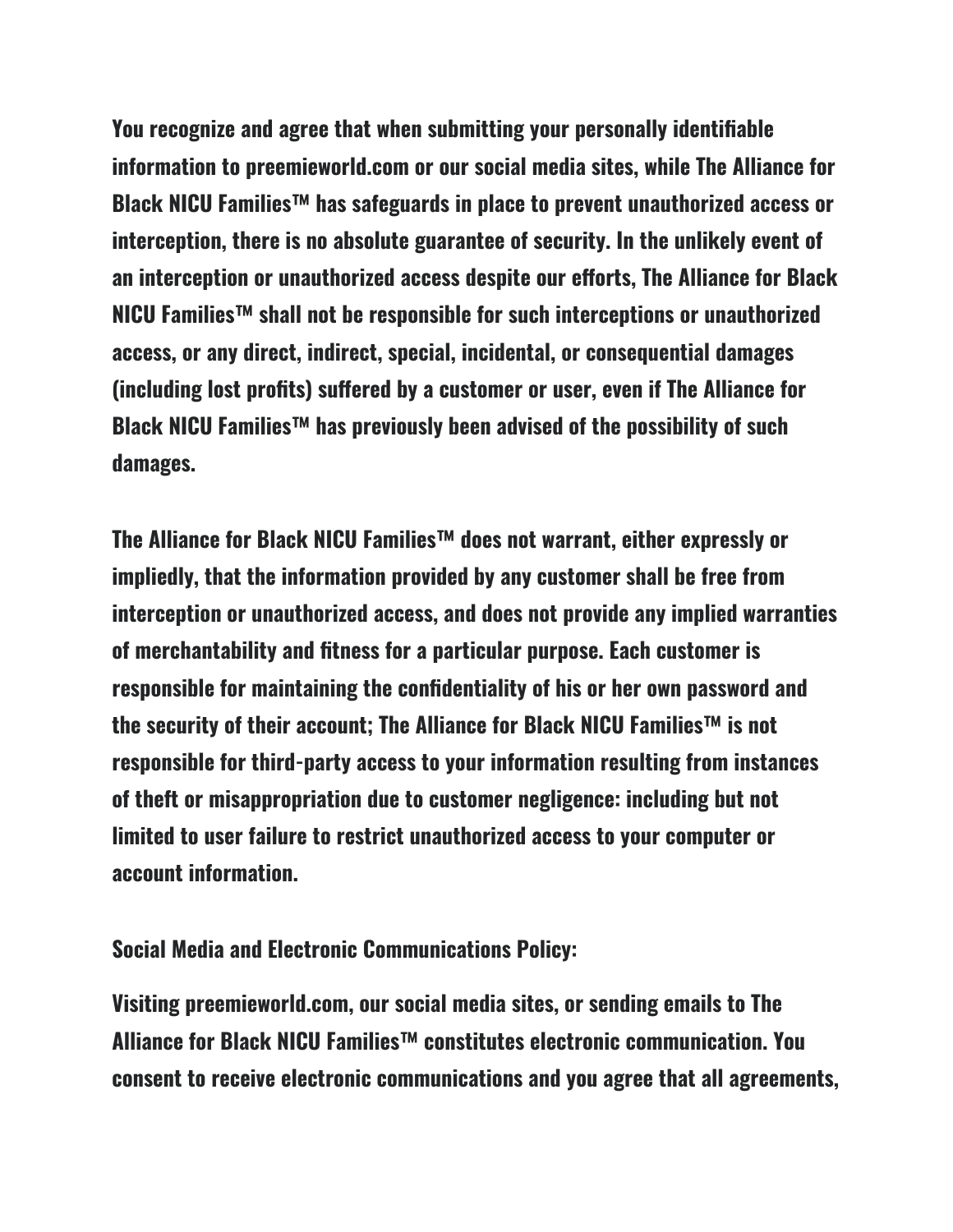**notices, disclosures and other communications that we provide to you electronically, via email and on the site, satisfy any legal requirement that such communications be in writing. The Alliance for Black NICU Families™ and its associates reserve the right to refuse or cancel service, terminate accounts, or remove or edit content in our sole discretion.**

**This website may contain or link to The Alliance for Black NICU Families™-supported or third-party forums, blogs, social media communities, or other message facilities designed to enable you to communicate with The Alliance for Black NICU Families™, a specific group, or the public at large (hereinafter, "communication services"). You agree to use the communication services only to post, send and receive messages and material that are proper and related to the particular communication service. No user will purposely defame, abuse, harass, stalk, threaten, or otherwise violate the legal rights of others; publish, post, upload, distribute or disseminate any inappropriate, profane, defamatory, unlawful, or harmful topic, material, or information; upload files that contain software or other material protected by intellectual property laws unless you own or control the rights thereto or have received all necessary consents; upload files that contain viruses, corrupted files, or any other similar software or programs that may damage the operation of another user's computer; advertise, sell, or buy any goods or services for any business purpose unrelated to The Alliance for Black NICU Families™'s interests, unless such communication service specifically allows such messages; conduct or forward surveys, contests, pyramid schemes or chain letters; falsify or delete another author's written work or attributions; harvest or collect personal information about other users, including but not limited to email addresses without their**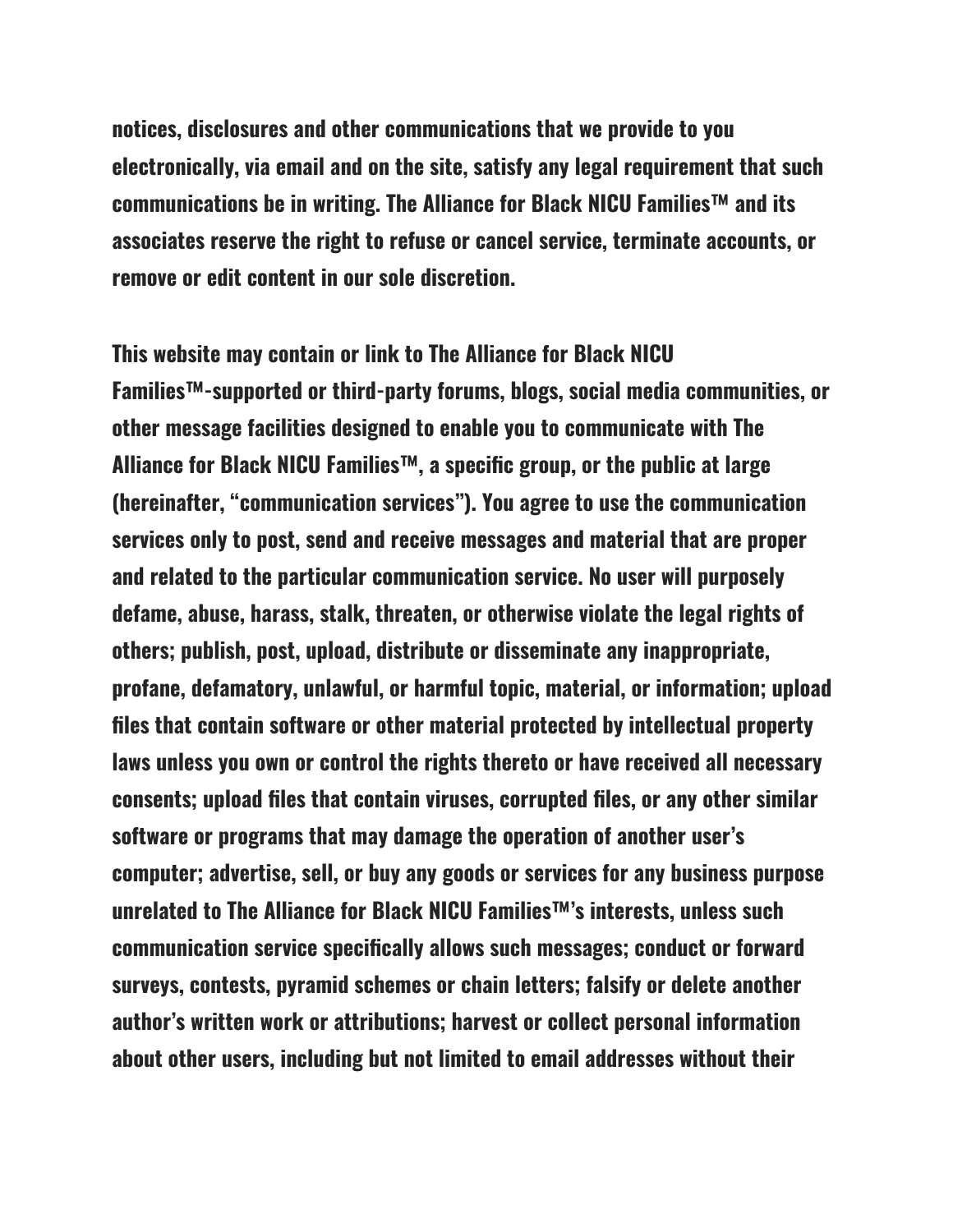**consent; restrict any user from using and enjoying the communication services; or violate any applicable laws or regulations.**

**The Alliance for Black NICU Families™ has no obligation to monitor the communication services, does not claim ownership or responsibility for the materials you or other users provide, post, upload, input, or submit to any The Alliance for Black NICU Families™ site or associated services (collectively "submissions"). However, by posting, uploading, inputting, providing or submitting your submission you are granting The Alliance for Black NICU Families™ and our affiliated partners permission to use your submission in connection with the operation of our internet businesses including, without limitation, the rights to: copy, distribute, transmit, publicly display, publicly perform, reproduce, edit, translate and reformat your submission; and to publish your name or the identity you provided to us in connection with your submission. No compensation will be paid with respect to the use of your submission, unless otherwise stated by The Alliance for Black NICU Families™ The Alliance for Black NICU Families™ is under no obligation to post or use any submission you may provide and may remove any submission at any time in The Alliance for Black NICU Families™'s sole discretion.**

**Each user has a personal and legal obligation to observe basic internet and communication services codes of conduct and agrees to follow and support all privacy laws by participating in The Alliance for Black NICU Families™-related social media or electronic communications.**

**Limitation of Liability:**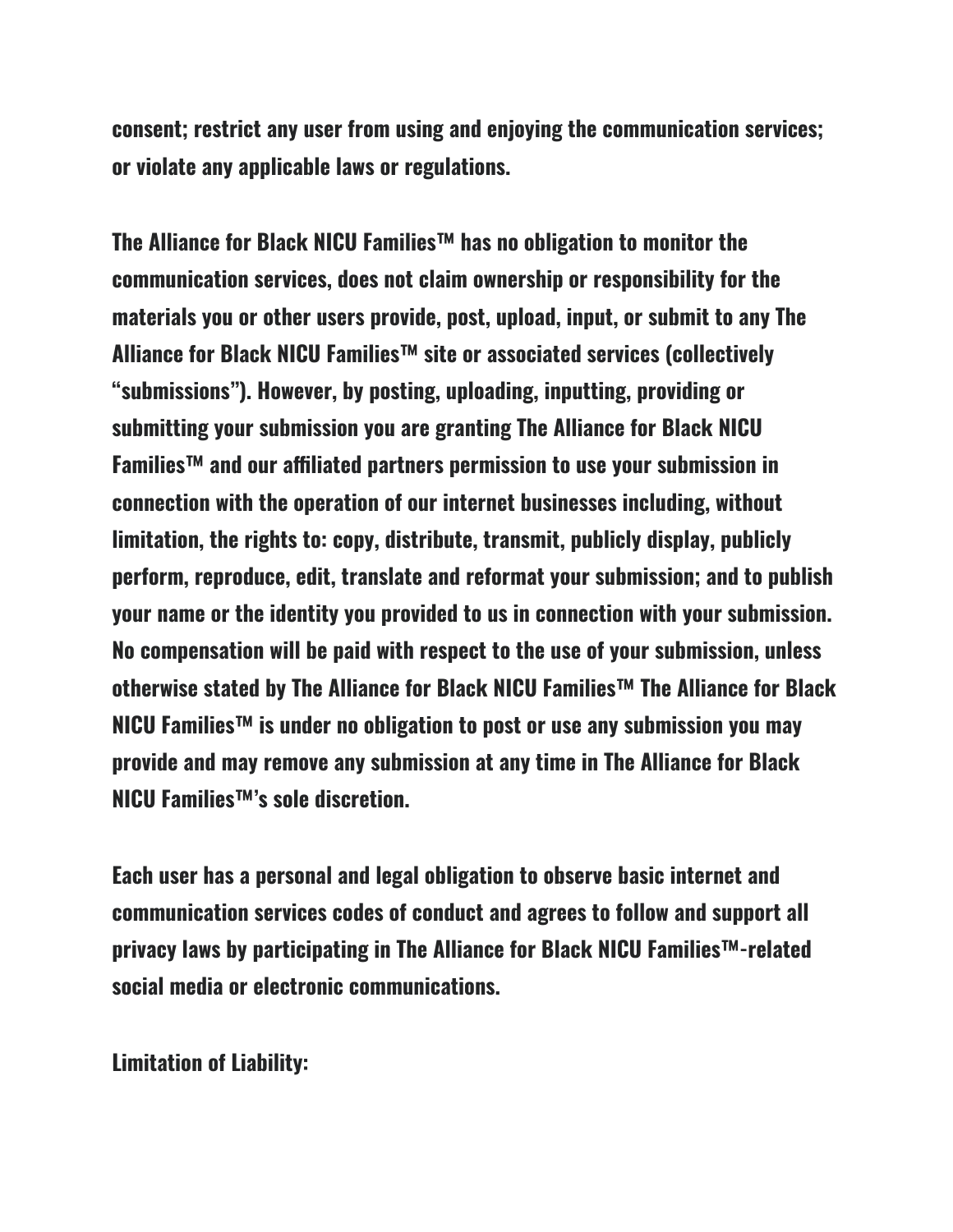**The Alliance for Black NICU Families™ does not assume any liability for the materials, information and opinions provided on, posted to, or otherwise available through, this website. Reliance on these materials, information and opinions is solely at your own risk. The Alliance for Black NICU Families™ disclaims any liability for injury or damages resulting from the use of this website, or the content contained thereon.**

**This The Alliance for Black NICU Families™ website, the site content, and the products and services provided on or available through this website are provided on an "as is" and "as available" basis, with all faults. In no event shall CThe Alliance for Black NICU Families™, or its subsidiaries, affiliates, vendors, or their respective directors, employees or agents (hereinafter "The Alliance for Black NICU Families™ parties") be liable for any damages of any kind, under any legal theory, arising out of or in connection with your use of, or inability to use, this website, the site content, any services provided on or through this website or any linked site, including any special, indirect, punitive, incidental, exemplary or consequential damages, including, but not limited to, personal injury, lost profits or damages resulting from delay, interruption in service, viruses, deletion of files or electronic communications, or errors, omissions or other inaccuracies in this website or the site content, whether or not there is negligence by The Alliance for Black NICU Families™ and whether or not The Alliance for Black NICU Families™ has been advised of the possibility of any such damages. Some states do not allow the limitation of liability, so this provision may not apply to you.**

**Please be aware that additional legal notices, disclaimers, and other terms and conditions may apply to this and other websites owned or operated by The Alliance for Black NICU Families™, its subsidiaries or affiliates.**